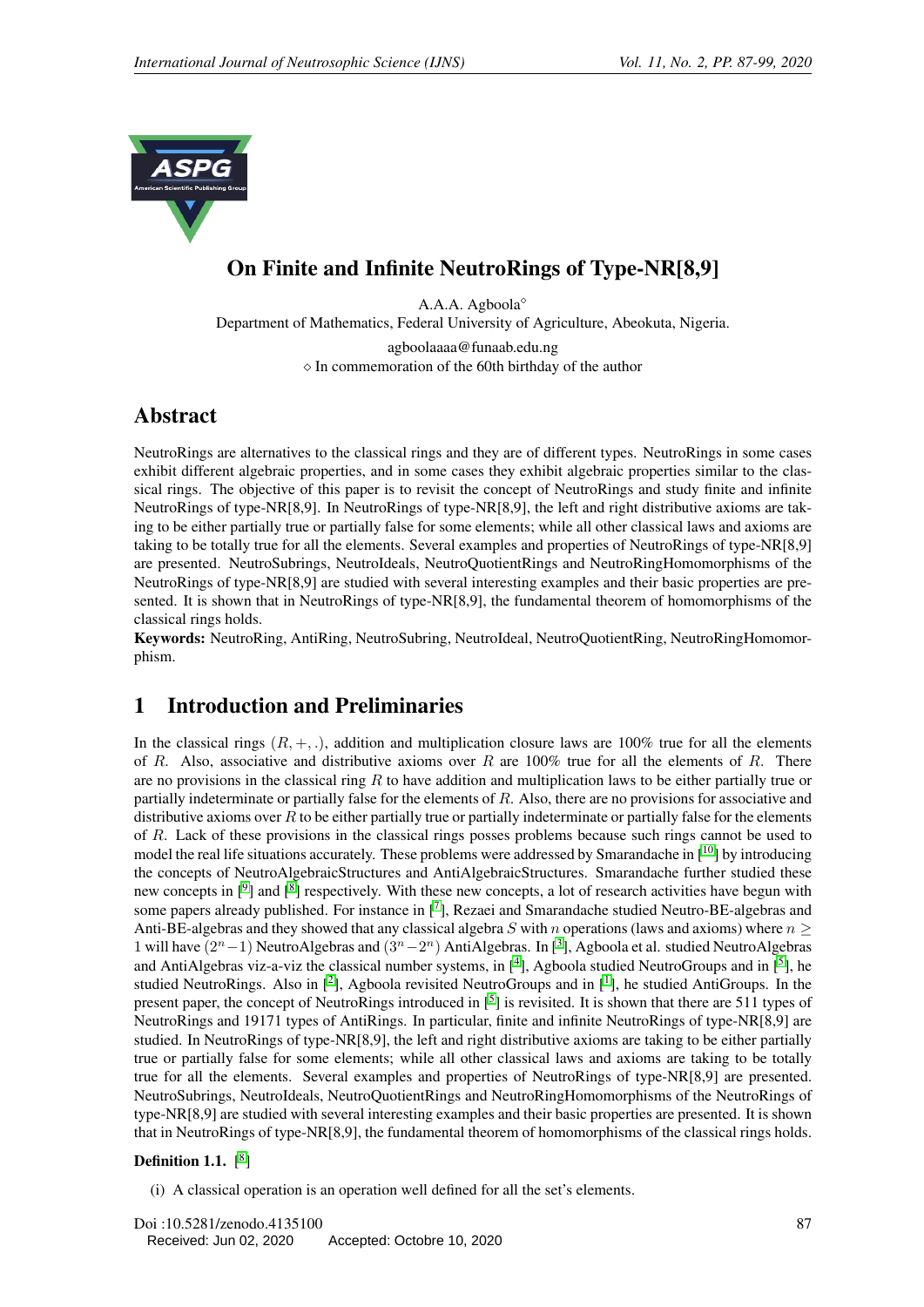- (ii) A NeutroOperation is an operation partially well defined, partially indeterminate, and partially outer defined on the given set.
- (iii) An AntiOperation is an operation that is outer defined for all set's elements.
- (iv) A classical law/axiom defined on a nonempty set is a law/axiom that is totally true (i.e. true for all set's elements).
- (v) A NeutroLaw/NeutroAxiom (or Neutrosophic Law/Neutrosophic Axiom) defined on a nonempty set is a law/axiom that is true for some set's elements [degree of truth (T)], indeterminate for other set's elements [degree of indeterminacy (I)], or false for the other set's elements [degree of falsehood (F)], where  $T, I, F \in [0, 1]$ , with  $(T, I, F) \neq (1, 0, 0)$  that represents the classical axiom, and  $(T, I, F) \neq (0, 0, 1)$ that represents the AntiAxiom.
- (vi) An AntiLaw/AntiAxiom defined on a nonempty set is a law/axiom that is false for all set's elements.
- (vii) A NeutroAlgebra is an algebra that has at least one NeutroOperation or one NeutroAxiom (axiom that is true for some elements, indeterminate for other elements, and false for other elements).
- (viii) An AntiAlgebra is an algebra endowed with at least one AntiOperation or at least one AntiAxiom.

<span id="page-1-0"></span>Theorem 1.2. *[ [7](#page-12-3) ] Let* U *be a nonempty finite or infinite universe of discourse and let* S *be a finite or infinite subset of* U. If n classical operations (laws and axioms) are defined on S where  $n \geq 1$ , then there will be  $(2^{n} - 1)$  *NeutroAlgebras and*  $(3^{n} - 2^{n})$  *AntiAlgebras.* 

### 2 NeutroRings Revisited

**Definition 2.1.** [Classical ring] $[6]$  $[6]$  $[6]$ 

Let R be a nonempty set and let  $+, \, : R \times R \to R$  be binary operations of the usual addition and multiplication respectively defined on R. The triple  $(R, +, \cdot)$  is called a classical ring if the following conditions  $(R1 - R9)$ hold:

- (R1)  $x + y \in R \forall x, y \in R$  [closure law of addition].
- (R2)  $x + (y + z) = (x + y) + z \forall x, y, z \in R$  [axiom of associativity].
- (R3) There exists  $e \in R$  such that  $x + e = e + x = x \forall x \in R$  [axiom of existence of neutral element].
- (R4) There exists  $-x \in R$  such that  $x + (-x) = (-x) + x = e \forall x \in G$  [axiom of existence of inverse element]
- (R5)  $x + y = y + x \forall x, y \in R$  [axiom of commutativity].
- (R6)  $x.y \in R \forall x, y \in R$  [closure law of multiplication].
- (R7)  $x.(y.z) = (x.y).z \forall x, y, z \in R$  [axiom of associativity].
- (R8)  $x.(y + z) = (x.y) + (x.z) \,\forall x, y, z \in R$  [axiom of left distributivity].
- (R9)  $(y + z)x = (y \cdot x) + (z \cdot x) \forall x, y, z \in R$  [axiom of right distributivity].

If in addition we have,

- (R10)  $x.y = y.x \forall x, y \in R$  [axiom of commutativity],
- then  $(R, +, .)$  is called a commutative ring.

<span id="page-1-1"></span>Definition 2.2. [NeutroSophication of the laws and axioms of the classical ring]

- (NR1) There exist at least three duplets  $(x, y), (u, v), (p, q) \in R$  such that  $x + y \in R$  (degree of truth T) and [u + v = outer-defined/indeterminate (degree of indeterminacy I) or  $p + q \notin R$ ] (degree of falsehood F) [NeutroClosure law of addition].
- (NR2) There exist at least three triplets  $(x, y, z), (p, q, r), (u, v, w) \in R$  such that  $x + (y + z) = (x + y) + z$ (degree of truth T) and  $[|p + (q + r)|\text{or}|(p + q) + r] =$  outer-defined/indeterminate (degree of indeterminacy I) or  $u + (v + w) \neq (u + v) + w$ ] (degree of falsehood F) [NeutroAxiom of associativity (NeutroAssociativity)].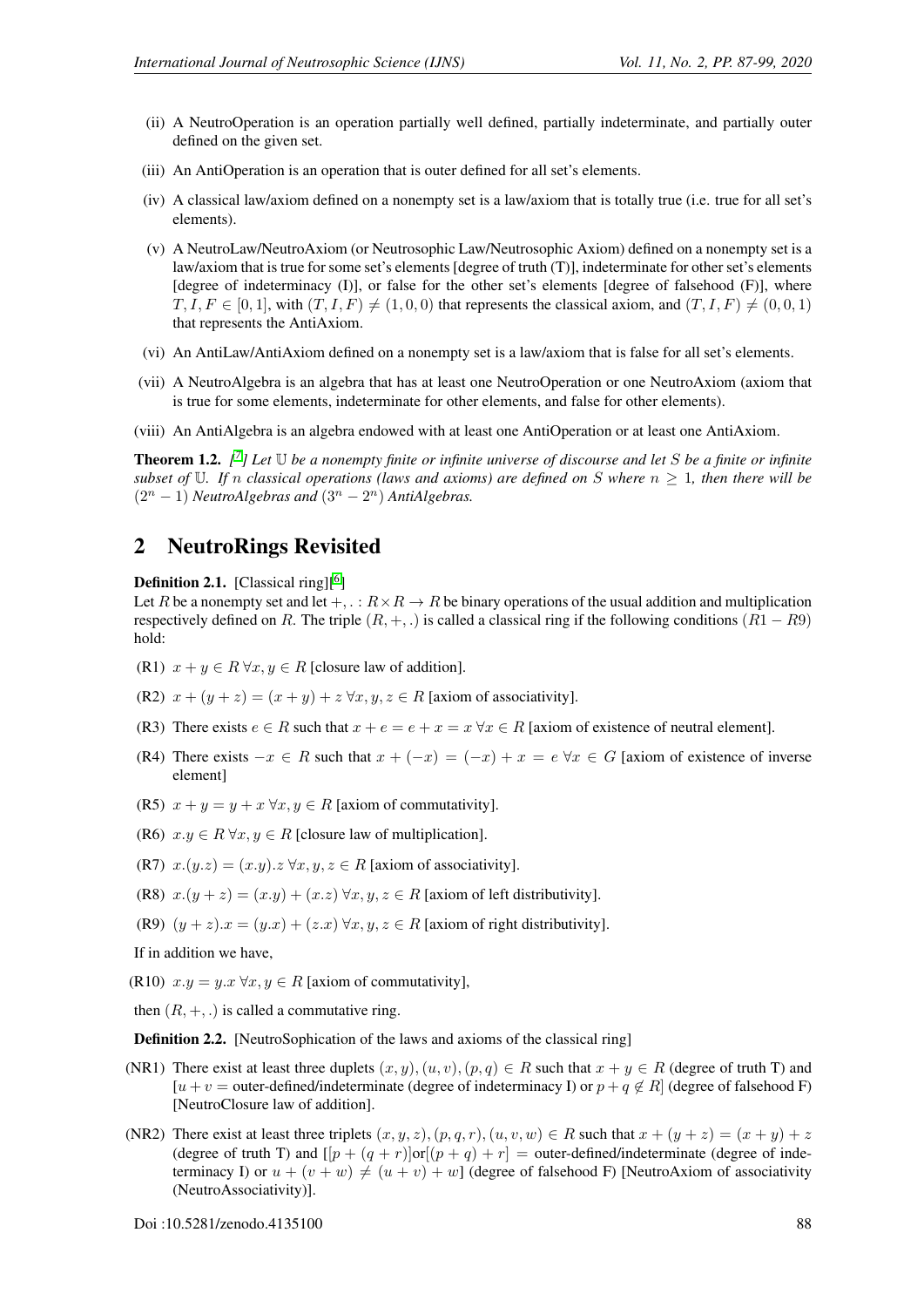- (NR3) There exists an element  $e \in R$  such that  $x+e = x+e = x$  and  $[x+e]$  or  $[e+x] =$  outer-defined/indeterminate or  $x + e \neq x \neq e + x$ ] for at least one  $x \in R$  [NeutroAxiom of existence of neutral element (NeutroNeutralElement)].
- (NR4) There exists  $-x \in R$  such that  $x+(-x) = (-x)+x = e$  and  $[-x+x]\text{or}[x+(-x)] =$  outer-defined/indeterminate or  $-x+x \neq e \neq x+(-x)$  for at least one  $x \in R$  [NeutroAxiom of existence of inverse element (NeutroInverseElement)].
- (NR5) There exist at least three duplets  $(x, y)$ ,  $(u, v)$ ,  $(p, q) \in R$  such that  $x + y = y + x$  and  $[ [p+q] \text{or} [q+p] =$ outer-defined/indeterminate (degree of indeterminacy I) or  $u + v \neq v + u$ ] (degree of falsehood F) [NeutroAxiom of commutativity (NeutroCommutativity)].
- (NR6) There exist at least three duplets  $(x, y), (p, q), (u, v) \in R$  such that  $x, y \in R$  (degree of truth T) and [u.v = outer-defined/indeterminate (degree of indeterminacy I) or  $p.q \notin R$ ] (degree of falsehood F) NeutroClosure law of multiplication].
- (NR7) There exist at least three triplets  $(x, y, z), (p, q, r), (u, v, w) \in R$  such that  $x.(y.z) = (x.y).z$  (degree of truth T) and  $[ [p.(q.r)]$ or $[ (p.q).r] =$  outer-defined/indeterminate (degree of indeterminacy I) or  $u.(v.w) \neq (u.v).w$ ] (degree of falsehood F) [NeutroAxiom of associativity (NeutroAssociativity)].
- (NR8) There exist at least three triplets  $(x, y, z), (p, q, r), (u, v, w) \in R$  such that  $x.(y + z) = (x.y) + (x.z)$ (degree of truth T) and  $[[p.(q + r)]or[(p.q) + (p.r)] =$  outer-defined/indeterminate (degree of indeterminacy I) or  $u.(v + w) \neq (u.v) + (u.w))$  (degree of falsehood F) [NeutroAxiom of left distributivity (NeutroLeftDistributivity)].
- (NR9) There exist at least three triplets  $(x, y, z), (p, q, r), (u, v, w) \in R$  such that  $(y + z)x = (y.x) + (z.x)$ (degree of truth T) and  $[[(v+w).u]\text{or}[(v.u)+(w.u)] = \text{outer-defined/indeterminate}$  (degree of indeterminacy I) or  $(v + w) \cdot u \neq (v \cdot u) + (w \cdot u)$  (degree of falsehood F) [NeutroAxiom of right distributivity (NeutroRightDistributivity)].
- (NR10) There exist at least three duplets  $(x, y), (p, q), (u, v) \in R$  such that  $x \cdot y = y \cdot x$  (degree of truth T) and  $[|p,q]\text{or}|q,p]$  = outer-defined/indeterminate (degree of indeterminacy I) or  $u.v \neq v.u$  (degree of falsehood F) [NeutroAxiom of commutativity (NeutroCommutativity)].

Definition 2.3. [AntiSophication of the law and axioms of the classical ring]

- (AR1) For all the duplets  $(x, y) \in R$ ,  $x + y \notin R$  [AntiClosure law of addition].
- (AR2) For all the triplets  $(x, y, z) \in R$ ,  $x + (y + z) \neq (x + y) + z$  [AntiAxiom of associativity (AntiAssociativity)].
- (AR3) There doest not exist an element  $e \in R$  such that  $x + e = x + e = x \forall x \in R$  [AntiAxiom of existence of neutral element (AntiNeutralElement)].
- (AR4) There does not exist  $-x \in R$  such that  $x + (-x) = (-x) + x = e \,\forall x \in R$  [AntiAxiom of existence of inverse element (AntiInverseElement)].
- (AR5) For all the duplets  $(x, y) \in R$ ,  $x + y \neq y + x$  [AntiAxiom of commutativity (AntiCommutativity)].
- (AR6) For all the duplets  $(x, y) \in R$ ,  $x, y \notin R$  [AntiClosure law of multiplication].
- (AR7) For all the triplets  $(x, y, z) \in R$ ,  $x.(y.z) \neq (x.y).z$  [AntiAxiom of associativity (AntiAssociativity)].
- (AR8) For all the triplets  $(x, y, z) \in R$ ,  $x.(y + z) \neq (x.y) + (x.z)$  [AntiAxiom of left distributivity (AntiLeft-Distributivity)].
- (AR9) For all the triplets  $(x, y, z) \in R$ ,  $(y + z)x \neq (y.x) + (z.x)$  [AntiAxiom of right distributivity (AntiRightDistributivity)].
- (AR10) For all the duplets  $(x, y) \in R$ ,  $x, y \neq y$ . *x* [AntiAxiom of commutativity (AntiCommutativity)].

#### Definition 2.4. [NeutroRing]

A NeutroRing  $NR$  is an alternative to the classical ring R that has at least one NeutroLaw or at least one of  $\{NR1, NR2, NR3, NR4, NR5, NR6, NR7, NR8, NR9\}$  with no AntiLaw or AntiAxiom.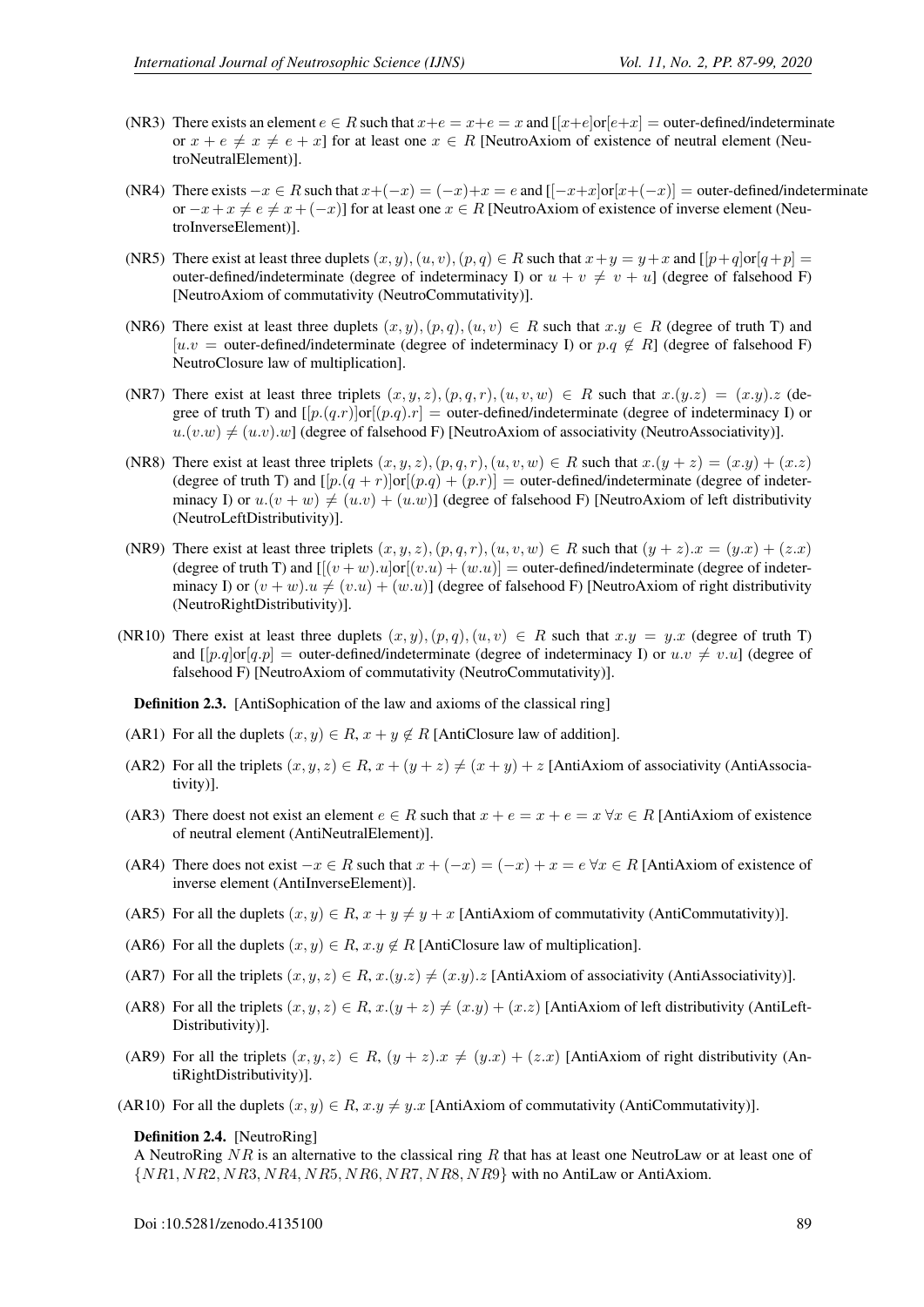#### Definition 2.5. [AntiRing]

An AntiRing  $AR$  is an alternative to the classical ring R that has at least one AntiLaw or at least one of {AR1, AR2, AR3, AR4, AR5, AR6, AR7, AR8, AR9}.

#### <span id="page-3-2"></span>Definition 2.6. [NeutroCommutativeRing]

A NeutroNoncommutativeRing  $NR$  is an alternative to the classical noncommutative ring R that has at least one NeutroLaw or at least one of  $\{NR1, NR2, NR3, NR4, NR5, NR6, NR7, NR8, NR9\}$  and  $NR10$  with no AntiLaw or AntiAxiom.

#### Definition 2.7. [AntiCommutativeRing]

An AntiCommutativeRing  $AR$  is an alternative to the classical commutative ring R that has at least one Anti-Law or at least one of  $\{AR1, AR2, AR3, AR4, AR5, AR6, AR7, AR8, AR9\}$  and  $AR10$ .

<span id="page-3-0"></span>Proposition 2.8. *Let* (R, +, .) *be a finite or infinite classical ring. Then:*

- *(i) There are 511 types of NeutroRings.*
- *(ii) There are 19171 types of AntiRings.*

*Proof.* Follows from Theorem [1.2.](#page-1-0)

<span id="page-3-1"></span>Proposition 2.9. *Let* (R, +, .) *be a finite or infinite classical commutative ring. Then:*

- *(i) There are 1023 types of NeutroCommutativeRings.*
- *(ii) There are 58025 types of AntiCommutativeRings.*

*Proof.* Follows from Theorem [1.2.](#page-1-0)

Remark 2.10. It is evident from Proposition [2.8](#page-3-0) and Proposition [2.9](#page-3-1) that there are many types of NeutroRings and NeutroCommutativeRings. The type of NeutroRings studied by Agboola in [<sup>[5](#page-12-6)</sup>] are those for which  $NR1-$ NR10 are all true.

- **Example 2.11.** (i) Let  $NR = \mathbb{Z}$  and let  $\oplus$  be a binary operation of ordinary addition and for all  $x, y \in NR$ , **PHE 2.11.** (1) Let  $N H = \mathbb{Z}$  and let  $\oplus$  be a binary operation of ordinary addition and for an  $x, y$ .<br>Let  $\odot$  be a binary operation defined on  $NR$  as  $x \odot y = \sqrt{xy}$ . Then  $(NR, \oplus, \odot)$  is a NeutroRing.
	- (ii) Let  $NR = \mathbb{O}$  and let  $\oplus$  be a binary operation of ordinary addition and for all  $x, y \in NR$ , let  $\odot$  be a binary operation defined on NR as  $x \odot y = x/y$ . Then  $(NR, \oplus, \odot)$  is a NeutroRing.
	- (iii) Let  $AR = \mathbb{N}$  and let  $\ominus$  and  $\otimes$  be two binary operations of ordinary subtraction and ordinary multiplication respectively defined on AR. Then  $(AR, \ominus, \otimes)$  is an AntiRing.
	- (iv) Let  $AR = \mathbb{N}$  and let  $\oplus$  and  $\otimes$  be two binary operations of ordinary addition and ordinary multiplication respectively defined on AR. Then  $(AR, \oplus, \otimes)$  is an AntiRing.

**Definition 2.12.** Let  $(NR, +, .)$  be a NeutroRing.

- (i) NR is called a finite NeutroRing of order n if the cardinality of NR is n that is  $o(NR) = n$ . Otherwise, *NR* is called an infinite NeutroRing and we write  $o(NR) = \infty$ .
- (ii) NR is called a NeutroRing with unity if there exists a multiplicative unit element  $u \in NR$  such that  $ux = xu = x$  for at least one  $x \in R$ .
- (iii) If there exists a least positive integer n such that  $nx = e$  for at least one  $x \in NR$ , then NR is called a NeutroRing of characteristic n. If no such n exists, then  $NR$  is called a NeutroRing of characteristic zero.
- (iv) An element  $x \in NR$  is called an idempotent element if  $x^2 = x$ .
- (v) An element  $x \in NR$  is called a nilpotent element if for the least positive integer n, we have  $x^n = e$ .
- (vi) An element  $e \neq x \in NR$  is called a zero divisor element if there exists an element  $e \neq y \in NR$  such that  $xy = e$  or  $yx = e$ .
- (vii) An element  $x \in NR$  is called a multiplicative inverse element if there exists at least one  $y \in NR$  such that  $xy = yx = u$  where u is the multiplicative unity element in NR.

 $\Box$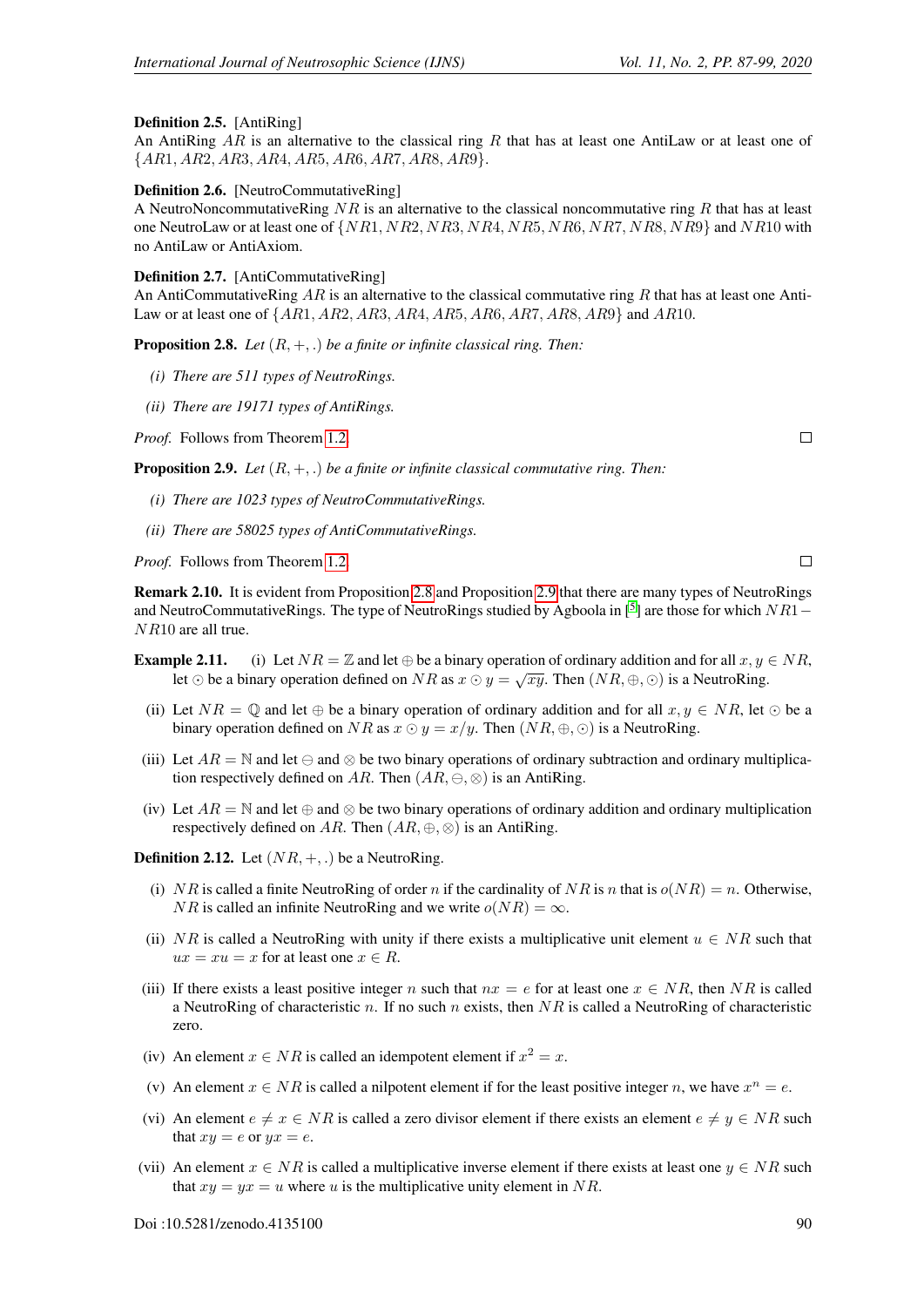**Definition 2.13.** Let  $(NR, +, \cdot)$  be a NeutroCommutativeRing with unity. Then

(i)  $NR$  is called a NeutroIntegralDomain if  $NR$  has no at least one zero divisor element.

(ii)  $NR$  is called a NeutroField if  $NR$  has at least one multiplicative inverse element.

**Example 2.14.** Let  $NR = \mathbb{Z}_5 = \{0, 1, 2, 3, 4\}$  and let  $\oplus$  and  $\odot$  be two binary operations defined on NR by

$$
x \oplus y = x + y - 1, \ x \odot y = x + xy \ \forall x, y \in NR.
$$

It is clear that  $(NR, \oplus)$  is an abelian group.

(1) **NeutroAssociativity:** Let  $x, y, z \in NR$ . Then

$$
x \odot (y \odot z) = x + xy + xyz,
$$
  
\n
$$
(x \odot y) \odot z = x + xy + xz + xyz,
$$
  
\n
$$
\therefore x + xy + xyz = x + xy + xz + xyz
$$
  
\n
$$
\Rightarrow xz = 0
$$
  
\n
$$
\therefore x = 0 \text{ or } z = 0.
$$

This shows that only the triplets  $(0, y, z), (x, y, 0), (0, y, 0)$  can verify associativity with 60% degree of associativity.

(2) **NeutroLeftDistributivity:** Let  $x, y, z \in NR$ . Then

$$
x \odot (y \oplus z) = x + xy + xz - x,
$$
  
\n
$$
(x \odot y) \oplus (x \odot z) = x + xy + x + xz - 1,
$$
  
\n
$$
\therefore x + xy + xz - x = x + xy + x + xz - 1
$$
  
\n
$$
\Rightarrow 2x = 1
$$
  
\n
$$
\therefore x = 3.
$$

This shows that only the triplet  $(3, y, z)$  can verify left distributivity with 20% degree of left distributivity.

(3) **NeutroRightDistributivity:** Let  $x, y, z \in NR$ . Then

$$
(y \oplus z) \odot x = y + z - 1 + yx + zx - x,
$$
  
\n
$$
(y \odot x) \oplus (z \odot x) = y + yx + z + zx - 1,
$$
  
\n
$$
\therefore y + z - 1 + yx + zx - x = y + yx + z + zx - 1
$$
  
\n
$$
\Rightarrow -x = 0
$$
  
\n
$$
\therefore x = 0.
$$

This shows that only the triplet  $(0, y, z)$  can verify right distributivity with 20% degree of right distributivity.

(4) **NeutroCommutativity:** Let  $x, y \in NR$ . Then

$$
x \odot y = x + xy,
$$
  
\n
$$
y \odot x = y + yx,
$$
  
\n
$$
\therefore x + xy = y + yx
$$
  
\n
$$
\Rightarrow x = y
$$
  
\n
$$
\therefore x = y.
$$

This shows that only the duplet  $(x, x)$  can verify commutativity with 20% degree of commutativity.

We have just shown according to Definition [2.6](#page-3-2) that  $(NR, \oplus, \odot)$  is a NeutroRing.

<span id="page-4-0"></span>**Example 2.15.** Let  $NR = \{a, b, c, d\}$  and let "+" and "." be binary operations defined on NR as shown in the Cayley tables below:

|                | $\boldsymbol{a}$ |                | $b \mid c \mid$   | $\mathfrak{a}$   | $\cdot$       | $\it a$          | b <sub>1</sub> | $\mathfrak{c}$ | $\boldsymbol{a}$ |
|----------------|------------------|----------------|-------------------|------------------|---------------|------------------|----------------|----------------|------------------|
| $\overline{a}$ | $\boldsymbol{a}$ |                | $b \mid c$        | d                | $\it a$       | $\it a$          | $\mathfrak{b}$ | $\mathfrak{c}$ | $\boldsymbol{a}$ |
|                | $\mathfrak{b}$   | $\mathfrak{c}$ | $d_{\mathcal{A}}$ | $\boldsymbol{a}$ | b.            | $\boldsymbol{a}$ | $\mathfrak{c}$ | $\mathfrak{b}$ | $\mathfrak{c}$   |
| с              | $\mathfrak c$    | d              | $\boldsymbol{a}$  | b                | $\mathcal{C}$ | $\mathfrak{c}$   | $d_{-}$        | $\mathfrak{c}$ | $\boldsymbol{d}$ |
| d              | $\mathfrak{a}$   | $\mathfrak{a}$ | b                 | $\mathcal{C}$    | d             | d                | $\it a$        | d              | $\boldsymbol{a}$ |

It is clear that  $(NR, +)$  is an abelian group. From the tables we have: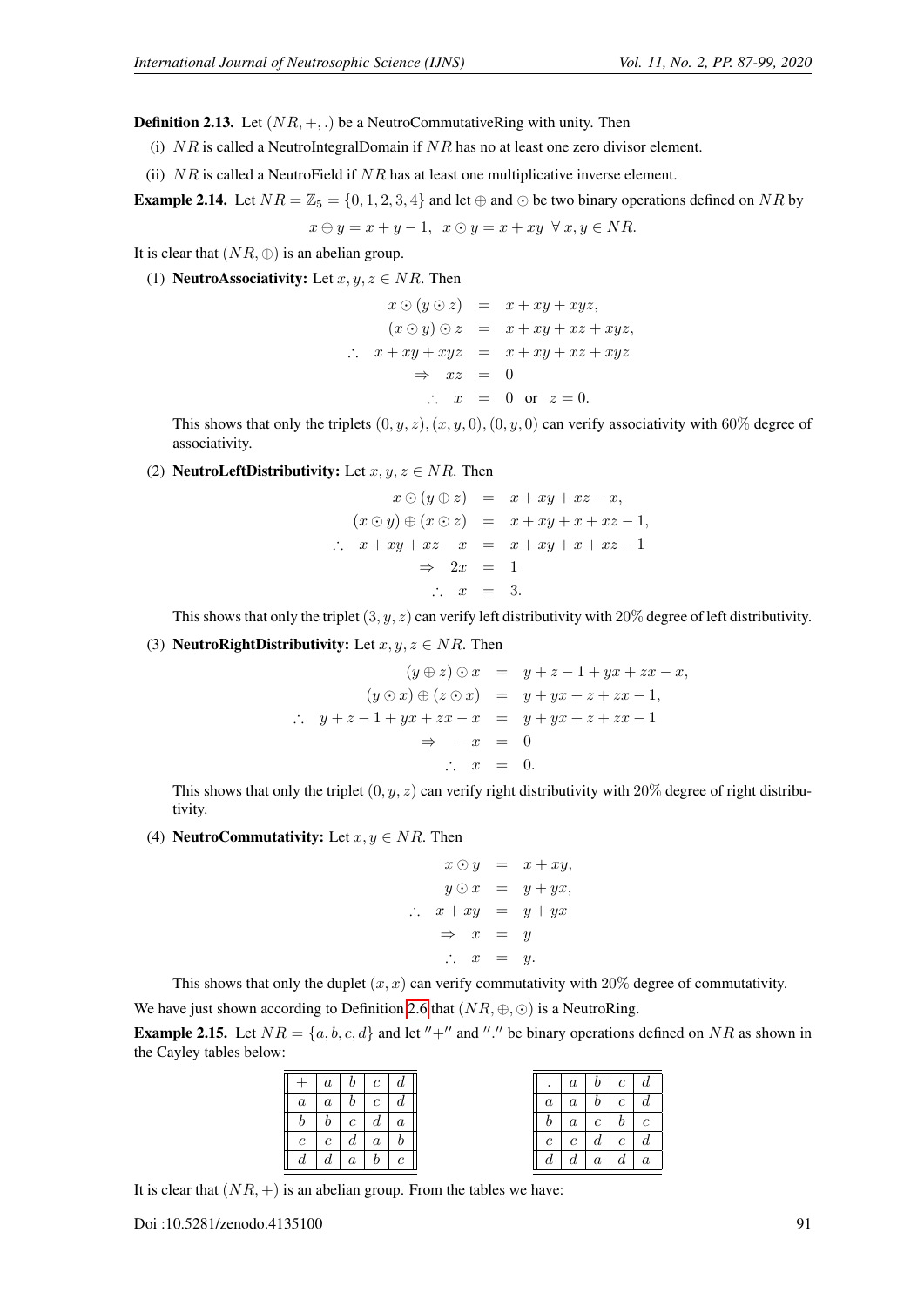#### (1) NeutroAssociativity:

$$
a(bc) = (ab)c = b,
$$
  

$$
b(bb) = b \text{ but } (bb)b = d \neq b.
$$

This shows NeutroAssociativity of  $''+$ ".

(2) NeutroLeftDistributivity:

$$
a(b+c) = ab + ac = d,
$$
  

$$
b(c+d) = c \text{ but } bc + bd = d \neq c.
$$

This shows NeutroLeftDistributivity of "." over  $"+''.$ 

(3) NeutroRightDistributivity:

 $(b + c)c = bc + cc = d,$  $(b+c)a = d$  but  $ba + ca = c \neq d$ .

This shows NeutroRightDistributivity of "." over  $"+'$ .

(4) NeutroCommutativity:

$$
ac = ca = a,
$$
  

$$
bc = b \text{ but } cb = d \neq b.
$$

This shows NeutroCommutativity of ".".

We have just shown according to Definition [2.6](#page-3-2) that  $(NR, +, .)$  is a NeutroRing.

**Example 2.16.** From Example [2.15,](#page-4-0) we note that  $e = a$  is the additive neutral element. We now have the following:

- (i) NR is a NeutroCommutativeRing with unity since  $aa = a$ ,  $ac = ca = c$ ,  $ad = da = d$ .
- (ii)  $\{a, c\}$  are idempotent elements.
- (iii)  $\{d\}$  is a nilpotent element.
- (iv)  $\{b, d\}$  are zero divisor elements.
- (v)  $\{a, d\}$  are invertible elements.
- (vi)  $NR$  is not a NeutroIntegralDomain.
- (vii)  $NR$  is a NeutroField.
- (viii) NR is a NeutroCommutativeRing of characteristic 2.

**Example 2.17.** Let  $\mathbb{U} = \{e, a, b, c, d, f\}$  be a universe of discourse and let  $NR = \{e, a, b, c\}$ . Suppose that  $*$ and  $\circ$  are two binary operations defined on  $NR$  as shown in the Cayley tables below:

| ∩                | $\epsilon$       | $\boldsymbol{a}$ |                  | $\mathfrak c$    |
|------------------|------------------|------------------|------------------|------------------|
| $\epsilon$       | $\epsilon$       | $\boldsymbol{a}$ |                  | с                |
| $\boldsymbol{a}$ | $\boldsymbol{a}$ | $b$ or $e$       | $\mathfrak c$    | v                |
|                  |                  | $\mathfrak c$    | $c$ or $e$       | $\boldsymbol{a}$ |
| C                | $\mathfrak c$    |                  | $\boldsymbol{a}$ |                  |

It is clear that  $(NR, \circ)$  is a NeutroGroup. Now consider the following: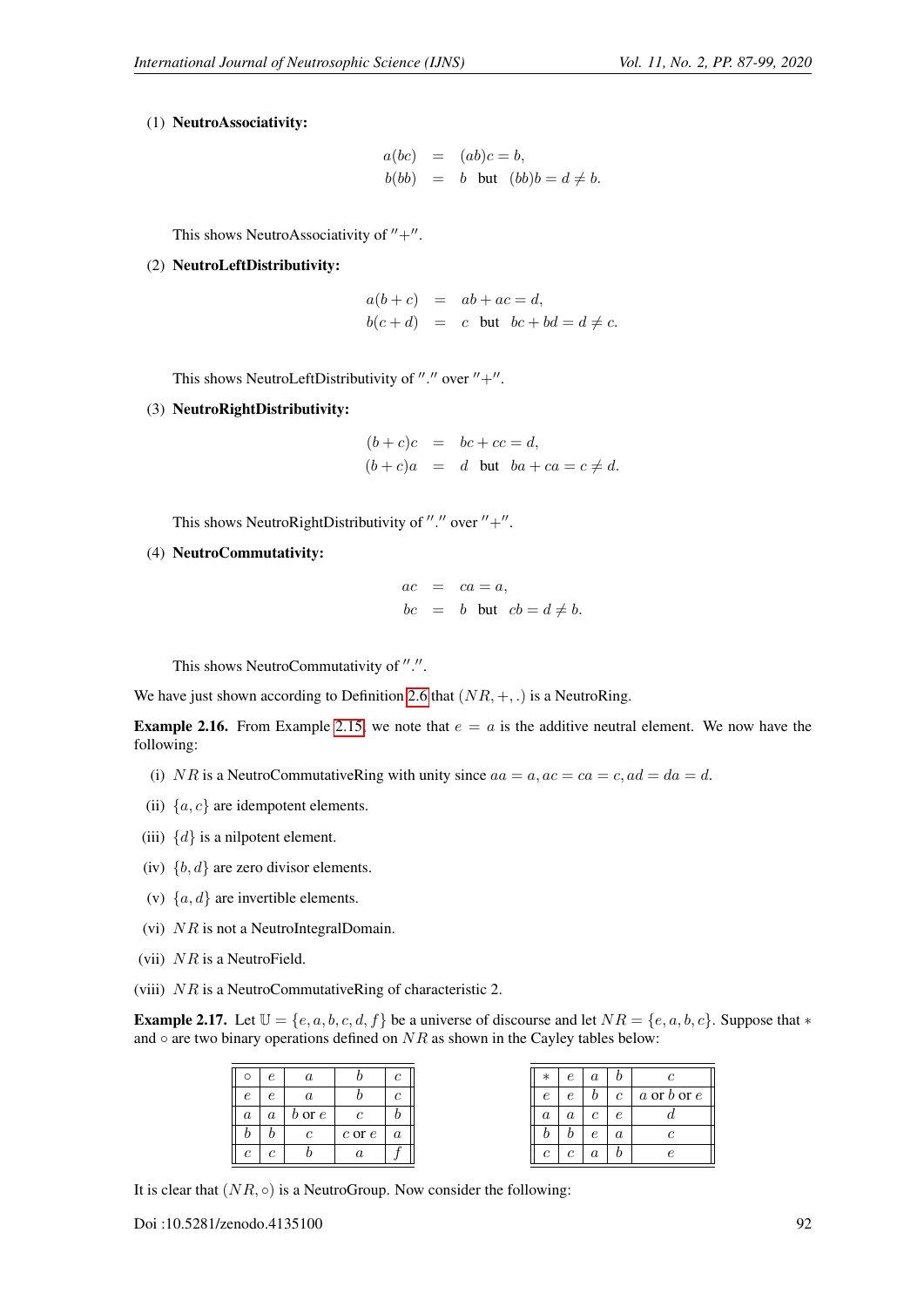- (i) NeutroAssociativity of \*:  $a*(b*b) = (a*b)*b = c$ ,  $b*(a*b) = b$  but  $(b*a)*b = c \neq b$ ,  $a*(b*c) = d$ (outer-defined),  $(a * b) * c = e * c =$  indeterminate.
- (ii) **NeutroLeftDistributivity of** \* **over**  $\circ$ :  $e * (e \circ e) = (e * e) \circ (e * e) = e$ ,  $a * (b \circ e) = e$  but  $(a * b) \circ (a * e) = a \neq e, a * (b \circ c) = e$  but  $(a * b) \circ (a * c) = e \circ d = ?$ .
- (iii) **NeutroRightDistributivity of \* over**  $\circ$ :  $(e \circ e) * e$ ) =  $(e * e) \circ (e * e) = e$ ,  $(b \circ c) * a = c$  but  $(b * a) \circ (c * a) = a \neq c, (e \circ e) * c = e * e = ?$  and  $(e * c) \circ (e * c) = ?$ .
- (iv) **NeutroCummutativity of** \*:  $e * e = c * c = e$ ,  $b * c = c$  but  $c * b = b \neq c$ ,  $e * c =$  indeterminate but  $c * e = c$ .

Hence  $(NR, \circ, *)$  is a NeutroRing.

### 3 Finite and Infinite NeutroRings of Type-NR[8,9]

In this section, we are going to study a type of NeutroRings ( $NR$ ,  $\circ$ ,  $\ast$ ) where  $R1, R2, R3, R4, R5, R6, R7, R10$ are totally true for all the elements of  $NR$ , and where  $RS$  and  $R9$  are either partially true or partially false for some elements of NR. This type of NeutroRings will be called NeutroRings of type-NR[8,9].

<span id="page-6-0"></span>**Example 3.1.** Let  $NR = \mathbb{Z}_6 = \{0, 1, 2, 3, 4, 5\}$  and let  $\circ$  and  $*$  be two binary operations defined on NR by

$$
x \circ y = x + y, \quad x * y = x + y + xy \quad \forall x, y \in NR
$$

where  $'' +''$  is addition modulo 6. Then  $(NR, \circ, *)$  is a finite NeutroRing of type-NR[8,9]. To see this, consider the Cayley tables below.

| O                | $\boldsymbol{0}$ |                | $\overline{2}$ | 3              | 4              | 5              |
|------------------|------------------|----------------|----------------|----------------|----------------|----------------|
| $\boldsymbol{0}$ | 0                | 1              | $\overline{2}$ | $\overline{3}$ | 4              | 5              |
| $\overline{1}$   | 1                | $\overline{2}$ | $\overline{3}$ | 4              | $\overline{5}$ | 0              |
| $\overline{2}$   | $\overline{2}$   | 3              | 4              | $\overline{5}$ | $\overline{0}$ | $\mathbf{1}$   |
| $\overline{3}$   | 3                | 4              | $\overline{5}$ | 0              | 1              | $\overline{2}$ |
| $\overline{4}$   | 4                | 5              | $\overline{0}$ |                | $\overline{2}$ | 3              |
| 5                | 5                | 0              |                | $\overline{2}$ | 3              | 4              |

| $\ast$         | $\boldsymbol{0}$ | 1              | $\overline{2}$ | 3              | 4                | 5              |  |
|----------------|------------------|----------------|----------------|----------------|------------------|----------------|--|
| $\overline{0}$ | $\boldsymbol{0}$ | 1              | $\overline{2}$ | 3              | 4                | $\overline{5}$ |  |
| $\overline{1}$ | 1                | $\overline{3}$ | $\overline{5}$ | $\overline{1}$ | $\overline{3}$   | $\overline{5}$ |  |
| $\overline{2}$ | $\overline{c}$   | $\overline{5}$ | $\overline{c}$ | $\overline{5}$ | $\overline{2}$   | $\overline{5}$ |  |
| $\overline{3}$ | $\overline{3}$   | $\mathbf 1$    | $\overline{5}$ | $\overline{3}$ | $\mathbf{1}$     | $\overline{5}$ |  |
| $\overline{4}$ | $\overline{4}$   | $\overline{3}$ | $\overline{2}$ | 1              | $\boldsymbol{0}$ | $\overline{5}$ |  |
| $\overline{5}$ | $\overline{5}$   | $\overline{5}$ | $\overline{5}$ | $\overline{5}$ | $\overline{5}$   | $\overline{5}$ |  |

It is clear from the tables that  $(NR, \circ)$  is an abelian group with  $e = 0$  as the identity element, and that  $(NR, \circ)$ is a commutative semigroup. It remains to show that the two distributive axioms are NeutroAxioms.

- (i) **NeutroLeftDistributivity of \* over** ○: Let  $x, y, z \in NR$ . Then  $x * (y \circ z) = x + y + z + xy + xz$  and  $(x * y) \circ (x * z) = 2x + y + z + xy + xz$ . For left distributivity to hold, we must have  $2x = x$  from which we obtain  $x = 0$ . Hence, only the triplets  $(0, y, z), (0, y, 0), (0, 0, z), (0, 0, 0)$  can verify the left distributivity of  $*$  over  $\circ$  with 66.67% degree of distributivity. Hence,  $*$  is NeutroLeftDistributive over  $\circ$ in NR.
- (ii) **NeutroRightDistributivity of**  $*$  **over**  $\circ$ **:** It can similarly be shown that  $*$  is NeutroRightDistributive over  $\circ$  with 66.67% degree of distributivity.

Hence,  $(NR, \circ, *)$  is a finite NeutroRing of type-NR[8,9].

<span id="page-6-1"></span>**Example 3.2.** Let  $NR = \mathbb{Z}$  or  $\mathbb{Q}$  or  $\mathbb{R}$  or  $\mathbb{C}$  and let  $\circ$  and  $*$  be two binary operations defined on NR by

$$
x \circ y = x + y, \quad x * y = x + y + xy \quad \forall x, y \in NR
$$

where  $'' +''$  is the ordinary addition of integers or rationals or reals or complex numbers. It is clear that  $(NR, \circ)$  is an abelian group with  $e = 0$  as the identity element, and that  $(NR, *)$  is a commutative semigroup. It remains to show that the two distributive axioms are NeutroAxioms.

(i) **NeutroLeftDistributivity of ∗ over**  $\circ$ : Let  $x, y, z \in NR$ . Then  $x * (y \circ z) = x + y + z + xy + xz$  and  $(x * y) \circ (x * z) = 2x + y + z + xy + xz$ . For left distributivity to hold, we must have  $2x = x$  from which we obtain  $x = 0$ . Hence, only the triplets  $(0, y, z), (0, y, 0), (0, 0, z), (0, 0, 0)$  can verify the left distributivity of  $*$  over  $\circ$ . Hence,  $*$  is NeutroLeftDistributive over  $\circ$  in NR.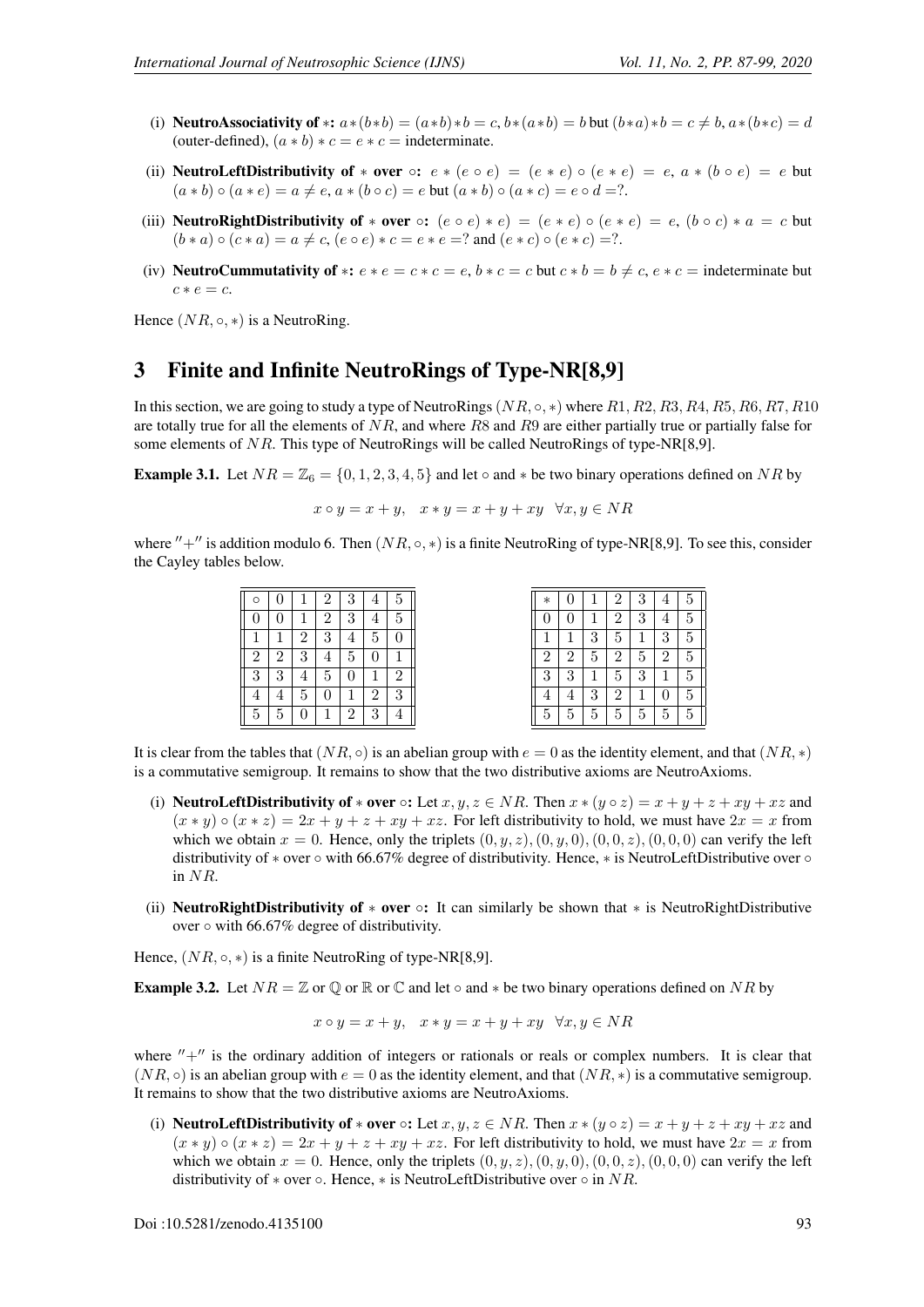(ii) NeutroRightDistributivity of  $*$  over  $\circ$ : It can similarly be shown that that  $*$  is NeutroRightDistributive over ◦.

Hence,  $(NR, \circ, *)$  is an infinite NeutroRing of type-NR[8,9].

**Proposition 3.3.** Let  $(NR_i, \circ, *)$ ,  $i = 1, 2$  be NeutroRings of type-NR[8,9]. In the Cartesian product  $NR_1 \times$  $NR_2$  of  $NR_i$ , let  $\oplus$  and  $\odot$  be two binary operations defined  $\forall (w, x), (y, z) \in NR_1 \times NR_2$  as follows:

$$
(w,x) \oplus (y,z) = (w \circ y, x \circ z)
$$
  

$$
(w,x) \odot (y,z) = (w * y, x * z).
$$

*Then*  $(NR_1 \times NR_2, \oplus, \odot)$  *is a NeutroRing of type-NR[8,9].* 

*Proof.* Follows from Definition [2.2.](#page-1-1)

Proposition 3.4. *Let* (NR, +, .) *be a NeutroRing of type-NR[8,9] and let* e *be the identity element in* NR *with respect to*  $'' +''$ *. Then for some*  $x, y, z \in NR$ *, we have:* 

- *(i)*  $x.e \neq e$ .
- *(ii)*  $x.(-y) \neq -(x. y) \neq (-x).y.$
- *(iii)*  $x.(y z) \neq x. y x. z.$
- *(iv)*  $(y z).x \neq y.x z.x.$

*Proof.* Since "." is NeutroDistributive over  $" +", the required results follow.$ 

**Proposition 3.5.** *Let*  $(NR, +, \cdot)$  *be a NeutroRing of type-NR[8,9]. Then for some*  $w, x, y, z \in NR$ *, we have:* 

- *(i)*  $(w+x)(y+z) \neq (w.y+w.z) + (x.y+x.z)$ .
- *(ii)*  $(w+x)(y-z) \neq (w,y+x,y) (w.z + x.z)$ .
- *(iii)*  $(w x) \cdot (y z) \neq (w \cdot y + x \cdot z) (w \cdot z + x \cdot y)$ .
- $(iv)$   $(w + x)$ . $(w x) \neq (w.w x.x) + (x.w w.x)$ .

*Proof.* Since "." is NeutroDistributive over  $" +", the required results follow.$ 

**Proposition 3.6.** *Let*  $(NR, +, \cdot)$  *be a NeutroRing of type-NR[8,9] and let*  $m, n \in \mathbb{N}$ . Then  $\forall x \in NR$ , we *have:*

- (*i*)  $x^m \cdot x^n = x^{m+n}$ .
- (*ii*)  $(x^m)^n = (x^n)^m = x^{mn}$ .

Proof. Since "." is associative, the required results follow.

**Definition 3.7.** Let  $(NR, \circ, *)$  be a NeutroRing of type-NR[8,9] and let NS be nonempty subset of NR.

- (i) NS is called a NeutroSubring of NR if  $(NS, \circ, \ast)$  is also a NeutroRing of type-NR[8,9].
- (ii) NS is called a QuasiNeutroSubring of NR if  $(NS, \circ, *)$  is a NeutroRing of the type different from the type of the parent NeutroRing NR.

The only trivial NeutroSubring of NR is NR.

Proposition 3.8. *There exist NeutroRings of type-NR[8,9] with only trivial NeutroSubrings.*

*Proof.* Consider the structure  $(NR, \circ, *)$  such that  $NR = \mathbb{Z}_6$  and  $\forall x, y \in NR$ , we have  $x \circ y = x +$  $y + 1, x * y = x + y + 3xy$  and consider the structure  $(N, \infty, *)$  where  $NS = \mathbb{Z}$  and  $\forall x, y \in NS$ ,  $x \circ y = x + y - 7$ ,  $x * y = x + y - 3xy$ . It can be shown that NR and NS are NeutroRings of type-NR[8,9] with only trivial NeutroSubrings.  $\Box$ 

 $\Box$ 

 $\Box$ 

 $\Box$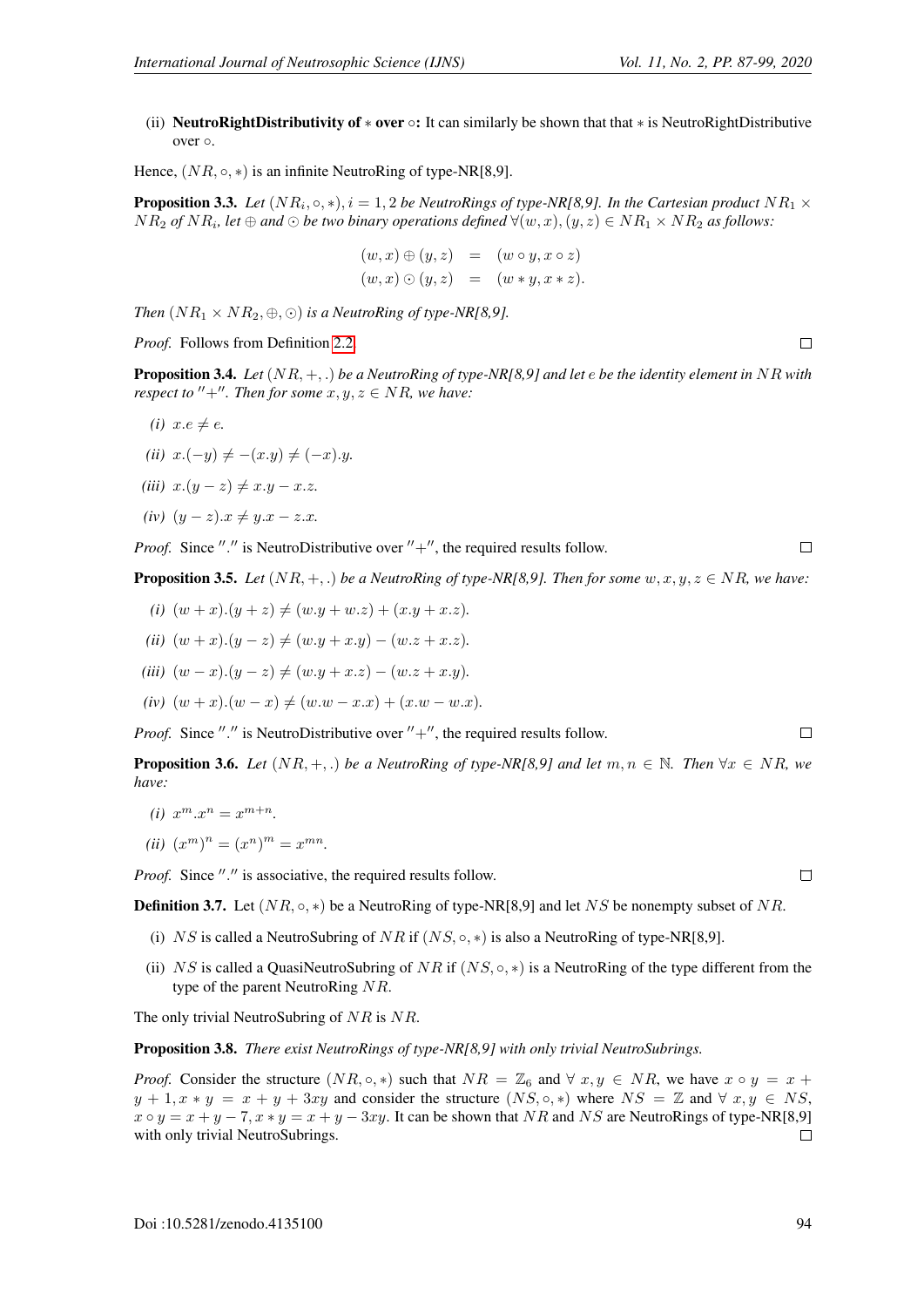<span id="page-8-0"></span>**Example 3.9.** Let  $(NR, \circ, *)$  be the NeutroRing of Example [3.1](#page-6-0) and let  $NS_1 = \{0, 3\}$  and  $NS_2 = \{0, 2, 4\}$  be two subsets of NR. It can easily be shown that  $(NS_1, \circ, *)$  and  $(NS_2, \circ, *)$  are NeutroRings of type-NR[8,9] and consequently they are NeutroSubrings of NR. It is observed that  $NS_1 \cap NS_2 = \{0\}$  and  $NS_1 \cup NS_2 =$  $\{0, 2, 3, 4\}$  are not NeutroSubrings of NR. Also,  $NS_1 \times NS_2 = \{(0, 0), (0, 2), (0, 4), (3, 0), (3, 3), (3, 4)\}$  is a NeutroSubring of  $NR \times NR$ .

<span id="page-8-1"></span>**Example 3.10.** Let  $(NR, \circ, *)$  be the NeutroRing of Example [3.2](#page-6-1) and let  $NS_1 = 2\mathbb{Z}$ ,  $NS_2 = 3\mathbb{Z}$  and  $NS_3 = 4\mathbb{Z}$  be three subsets of NR. It can easily be shown that  $NS_1, NS_2$  and  $NS_3$  are NeutroSubrings of NR. Generally for positive integers  $n \geq 2$ , it can be shown that  $NS = n\mathbb{Z}$  are NeutroSubrings of NR. It is observed that  $NS_1 \cap NS_2 = 6\mathbb{Z}$ ,  $NS_1 \cap NS_3 = 4\mathbb{Z}$ ,  $NS_2 \cap NS_3 = 12\mathbb{Z}$  and  $NS_1 \cup NS_3 = 2\mathbb{Z}$  are NeutroSubrings of NR. However,  $NS_1 \cup NS_2$  and  $NS_2 \cup NS_3$  are not NeutroSubrings of NR.

**Proposition 3.11.** *Let* ( $NR, \circ, *)$  *be a NeutroRing of type-NR[8,9] and let*  $\{NS_i\}, i = 1, 2$  *be NeutroSubrings of* NR*. Then*

- *(i)*  $NS = NS_1 \cap NS_2$  *is not necessarily a NeutroSubring of NR.*
- *(ii)*  $NS = NS_1 \times NS_2$  *is a NeutroSubring of NR*  $\times$  *NR.*
- *(iii)*  $NS = NS_1 \cup NS_2$  *is not necessarily a NeutroSubring of NR.*

**Definition 3.12.** Let  $(NR, \circ, *)$  be a NeutroRing of type-NR[8,9]. A nonempty subset NI of NR is called a NeutroIdeal of  $NR$  if the following conditions hold:

- (i)  $NI$  is a NeutroSubring of  $NR$ .
- (ii)  $x \in NI$  and  $r \in NR$  imply that at least one  $r * x$  or  $x * r \in NI$  for all  $r \in NR$ .

**Definition 3.13.** Let  $(NR, \circ, \ast)$  be a NeutroRing of type-NR[8,9]. A nonempty subset NI of NR is called a QuasiNeutroIdeal of  $NR$  if the following conditions hold:

- (i)  $NI$  is a QuasiNeutroSubring of  $NR$ .
- (ii)  $x \in NI$  and  $r \in NR$  imply that at least one  $x * r$  or  $r * x \in NI$  for all  $r \in NR$ .

<span id="page-8-2"></span>**Example 3.14.** Let  $NI_1 = NS_1 = \{0, 3\}$  and  $NI_2 = NS_2 = \{0, 2, 4\}$  be NeutroSubrings of Example [3.9.](#page-8-0) Then for  $NI_1$ , we have  $0 * 0 = 0, 1 * 0 = 1, 2 * 0 = 2, 3 * 0 = 3, 4 * 0 = 4, 5 * 0 = 5$  and  $0 * 3 = 3, 1 * 3 = 1, 2 * 3 = 5, 3 * 3 = 3, 4 * 3 = 1, 5 * 3 = 5$ . Accordingly,  $NI_1$  is a NeutroIdeal.

Also for  $NI_2$ , we have  $0 * 0 = 0, 1 * 0 = 1, 2 * 0 = 2, 3 * 0 = 3, 4 * 0 = 4, 5 * 0 = 5, 0 * 2 = 2, 1 * 2 =$  $5, 2 * 2 = 2, 3 * 2 = 5, 4 * 2 = 2, 5 * 2 = 5$  and  $0 * 4 = 4, 1 * 4 = 3, 2 * 4 = 2, 3 * 4 = 1, 4 * 4 = 0, 5 * 4 = 5.$ Accordingly,  $NI_2$  is a NeutroIdeal.

<span id="page-8-4"></span>**Example 3.15.** Let  $NI_1 = NS_1 = 2\mathbb{Z}$ ,  $NI_2 = NS_2 = 3\mathbb{Z}$  and  $NI_3 = NS_3 = 4\mathbb{Z}$  be NeutroSubrings of Example [3.10.](#page-8-1) It can easily be shown that  $NI_1$ ,  $NI_2$  and  $NI_3$  are NeutroIdeals. Generally,  $NI = n\mathbb{Z}$  are NeutroIdeals for  $n > 2$ .

<span id="page-8-3"></span>**Definition 3.16.** Let  $(NR, \circ, *)$  be a NeutroRing of type-NR[8,9] and let NI be a NeutroIdeal of NR. The set  $NR/NI$  is defined by

$$
NR/NI = \{x \circ NI : x \in NR\}.
$$

For  $x \circ NI, y \circ NI \in NR/NI$  with  $x, y \in NR$ , let  $\oplus$  and  $\odot$  be binary operations on  $NR/NI$  defined as follows:

$$
(x \circ NI) \oplus (y \circ NI) = (x \circ y) \circ NI,
$$
  

$$
(x \circ NI) \odot (y \circ NI) = (x * y) \circ NI.
$$

If the triple  $(NR/NI, \oplus, \odot)$  is a NeutroRing of type-NR[8,9], it will be called a NeutroQuotientRing.

<span id="page-8-5"></span>**Example 3.17.** Let  $NI_1 = \{0, 3\}$  and  $NI_2 = \{0, 2, 4\}$  be NeutroIdeals of Example [3.14.](#page-8-2) For  $NI_1$ , we have

$$
NR/NI_1 = \{NI_1, 1 + NI_1, 2 + NI_1\}
$$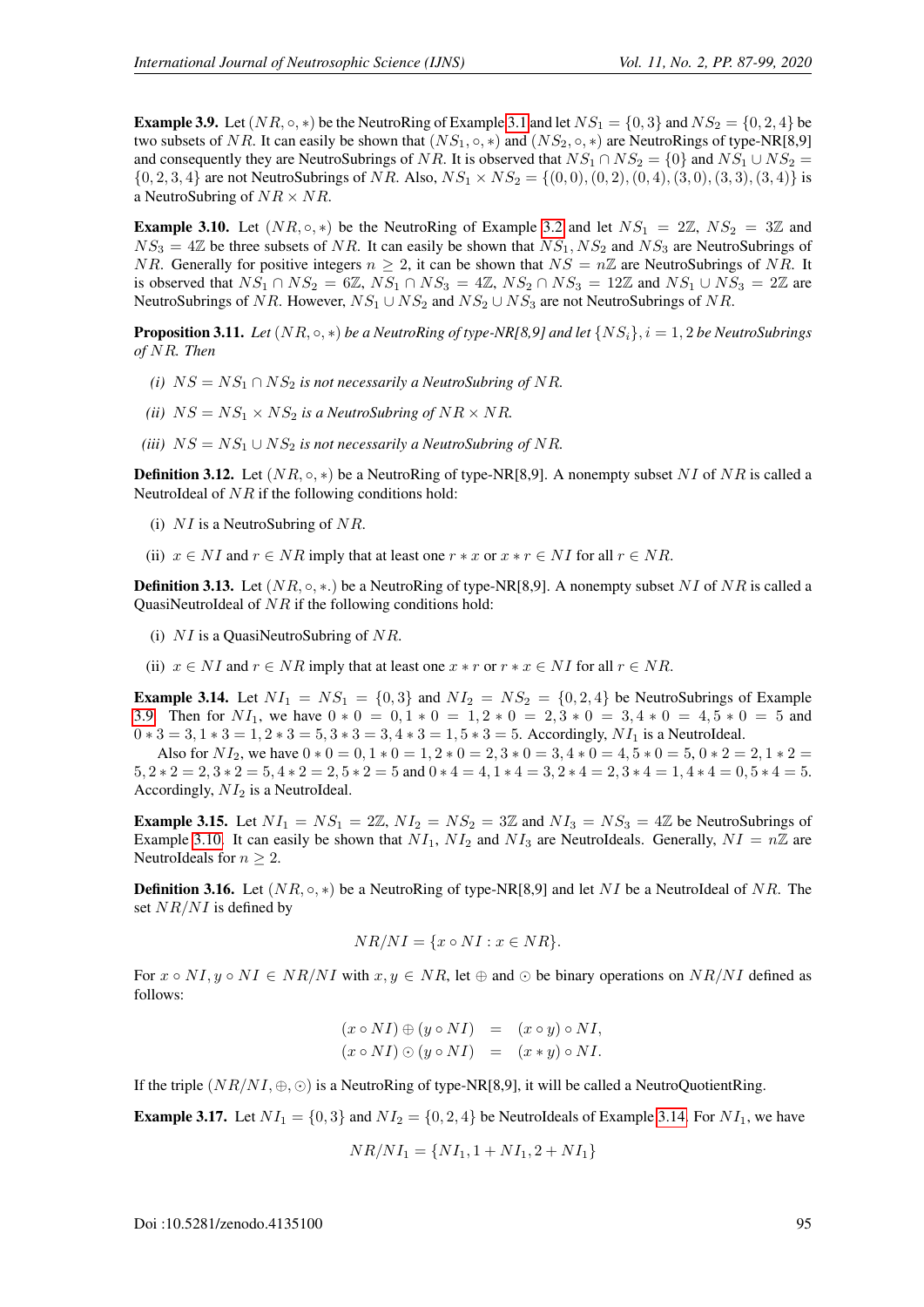$2 + NI_1$  $2 + NI_1$  $\overline{2 + NI_1}$  $\overline{2 + NI}$ 

and the compositions of elements of  $NR/NI_1$  according to Definition [3.16](#page-8-3) are given in the Cayley tables:

| Æ                                     | $NI_1$ | $1 + NI_1$   $2 + \overline{NI_1}$ |                                     | $NI_1$                        | $1 + NI_1$ |
|---------------------------------------|--------|------------------------------------|-------------------------------------|-------------------------------|------------|
| $NI_1$                                | $NI_1$ | $1 + NI_1$   2 + $NI_1$            | $NI_1$                              | $NI_1$                        | $1 + NI_1$ |
| $   1 + NI_1   1 + NI_1   2 + NI_1  $ |        |                                    |                                     | $1 + NI_1 \mid 1 + NI_1 \mid$ | $NI_1$     |
| $   2 + NI_1   2 + NI_1   NI_1$       |        | $1 + NI_1$                         | $   2 + NI_1   2 + NI_1   2 + NI_1$ |                               |            |

It can easily be deduced from the Cayley tables that  $(NR/NI_1, \oplus, \odot)$  is a NeutroRing of type-NR[8,9] with  $e = NI<sub>1</sub>$  as the identity element.

For  $NI_2$ , we have

$$
NR/NI_2 = \{NI_2, 1 + NI_2\}
$$

and the compositions of elements of  $NR/NI_2$  according to Definition [3.16](#page-8-3) are given in the Cayley tables:

|                         |        | $1 + NI_2$ |  | N12                                  | $1 + NI_2$ |
|-------------------------|--------|------------|--|--------------------------------------|------------|
| $NI_2$                  | $NI_2$ | $+NI_2$    |  | $NI_2$                               | $1 + NI_2$ |
| $1 + NI_2$   $1 + NI_2$ |        |            |  | $1 + NI_2$   $1 + NI_2$   $1 + NI_2$ |            |

It can easily be deduced from the Cayley tables that  $(NR/NI_2, \oplus, \odot)$  is a NeutroRing of type-NR[8,9] with  $e = NI<sub>2</sub>$  as the identity element.

<span id="page-9-0"></span>**Example 3.18.** Let  $NI_1 = 2\mathbb{Z}$ ,  $NI_2 = 3\mathbb{Z}$  and  $NI_3 = 4\mathbb{Z}$  be NeutroIdeals of Example [3.15.](#page-8-4) For  $NI_1$ , we have

$$
NR/NI_1 = \{NI_1, 1 + NI_1\}
$$

and the compositions of elements of  $NR/NI_1$  according to Definition [3.16](#page-8-3) are given in the Cayley tables:

|        | $NI_1$                        | $1 + NI_1$ |  | $NI_1$                                 | $1 + NI_1$               |
|--------|-------------------------------|------------|--|----------------------------------------|--------------------------|
| $NI_1$ | $NI_1$                        | $1 + NI_1$ |  | $NI_1$                                 | $1 + NI_1$               |
|        | $1 + NI_1 \mid 1 + NI_1 \mid$ | $NI_1$     |  | $1 + NI_1 \mid 1 + NI_1 \mid 1 + NI_1$ | $\overline{\phantom{a}}$ |

It can easily be deduced from the Cayley tables that  $(NR/NI_1, \oplus, \odot)$  is a NeutroRing of type-NR[8,9] with  $e = NI_1$  as the identity element.

For  $NI_2$ , we have

$$
NR/NI_2 = \{NI_2, 1 + NI_2, 2 + NI_2\}
$$

and the compositions of elements of  $NR/NI_2$  according to Definition [3.16](#page-8-3) are given in the Cayley tables:

| $\oplus$ |                                                                                        | $NI_2$   $1 + NI_2$   $2 + NI_2$                                              |        |                                              | $NI_2$   $1 + NI_2$   $2 + NI_2$ |  |
|----------|----------------------------------------------------------------------------------------|-------------------------------------------------------------------------------|--------|----------------------------------------------|----------------------------------|--|
| $NI_2$   | $\mid N I_2 \mid 1 + N I_2 \mid 2 + N I_2 \mid$                                        |                                                                               | $NI_2$ |                                              | $NI_2$   $1 + NI_2$   $2 + NI_2$ |  |
|          | $\left[ \left[ 1 + NI_{2} \right] 1 + NI_{2} \right] 2 + NI_{2} \left[ NI_{2} \right]$ |                                                                               |        | $   1 + NI_2   1 + NI_2   NI_2   2 + NI_2  $ |                                  |  |
|          |                                                                                        | $\parallel 2+NI_2 \parallel 2+NI_2 \parallel NI_2 \parallel 1+NI_2 \parallel$ |        | $  2 + NI_2  2 + NI_2  2 + NI_2  2 + NI_2  $ |                                  |  |

It can easily be deduced from the Cayley tables that  $(NR/NI_2, \oplus, \odot)$  is a NeutroRing of type-NR[8,9] with  $e = NI<sub>2</sub>$  as the identity element.

For  $NI_3$ , we have

$$
NR/NI_3 = \{NI_3, 1 + NI_3, 2 + NI_3, 3 + NI_3\}
$$

and the compositions of elements of  $NR/NI_3$  according to Definition [3.16](#page-8-3) are given in the Cayley tables:

| $\oplus$                                                                                                                                                                                                                                                                                                                                                                                                                                                                                        | $NI_3$ |  | $\mid 1 + NI_3 \mid 2 + NI_3 \mid 3 + NI_3 \mid \mid$                                                               | $\odot$ $\odot$ |  | $NI_3$   $1 + NI_3$   $2 + NI_3$   $3 + NI_3$ |  |
|-------------------------------------------------------------------------------------------------------------------------------------------------------------------------------------------------------------------------------------------------------------------------------------------------------------------------------------------------------------------------------------------------------------------------------------------------------------------------------------------------|--------|--|---------------------------------------------------------------------------------------------------------------------|-----------------|--|-----------------------------------------------|--|
|                                                                                                                                                                                                                                                                                                                                                                                                                                                                                                 |        |  | $N I_3$ $N I_3$ $1 + N I_3$ $2 + N I_3$ $3 + N I_3$ $\parallel$ $N I_3$ $N I_3$ $1 + N I_3$ $2 + N I_3$ $3 + N I_3$ |                 |  |                                               |  |
| $\  1 + NI_3   1 + NI_3   3 + NI_3   1 + NI_3   3 + NI_3 \  \  1 + NI_3   1 + NI_3   2 + NI_3   3 + NI_3   N I_3$                                                                                                                                                                                                                                                                                                                                                                               |        |  |                                                                                                                     |                 |  |                                               |  |
| $  2 + NI_3  2 + NI_3  1 + NI_3  NI_3  3 + NI_3  2 + NI_3  2 + NI_3 3 + NI_3  NI_3  1 + NI_3$                                                                                                                                                                                                                                                                                                                                                                                                   |        |  |                                                                                                                     |                 |  |                                               |  |
| $\parallel 3+NI_3 \parallel 3+NI_3 \parallel 3+NI_3 \parallel 3+NI_3 \parallel 3+NI_3 \parallel \parallel 3+NI_3 \parallel 3+NI_3 \parallel \; \overline{N}I_3 \parallel 1+NI_3 \parallel 2+NI_3 \parallel 3+NI_3 \parallel 3+NI_3 \parallel 3+NI_3 \parallel 3+NI_3 \parallel 3+NI_3 \parallel 3+NI_3 \parallel 3+NI_3 \parallel 3+NI_3 \parallel 3+NI_3 \parallel 3+NI_3 \parallel 3+NI_3 \parallel 3+NI_3 \parallel 3+NI_3 \parallel 3+NI_3 \parallel 3+NI_3 \parallel 3+NI_3 \parallel 3+N$ |        |  |                                                                                                                     |                 |  |                                               |  |

It can easily be deduced from the Cayley tables that  $(NR/NI_3, \oplus, \odot)$  is a NeutroRing of type-NR[8,9] with  $e = NI_3$  as the identity element.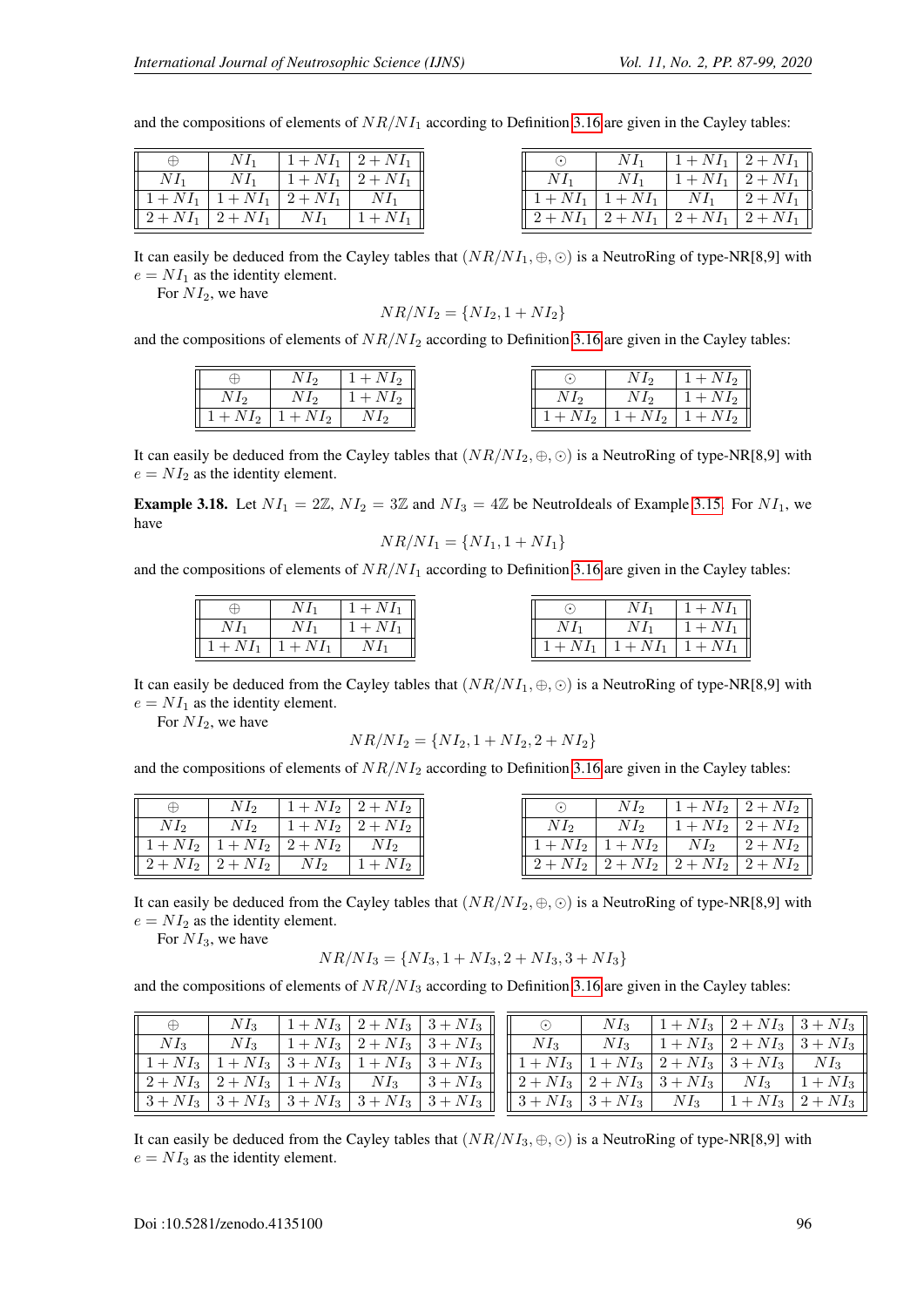Proposition 3.19. *Let* (NR, +, .) *be a NeutroRing of type-NR[8,9] and let* NI *be a NeutroIdeal of* NR*. For*  $x + NI$ ,  $y + NI \in NR/NI$  with  $x, y \in NR$ , let  $\oplus$  and  $\odot$  be binary operations on NR/NI defined as follows:

$$
(x + NI) \oplus (y + NI) = (x + y) + NI,
$$
  
\n
$$
(x + NI) \odot (y + NI) = (xy) + NI.
$$

*Then the triple*  $(NR/NI, \oplus, \odot)$  *is a NeutroRing of type-NR[8,9] with*  $e = NI$  *as the identity element.* 

*Proof.* Suppose that  $(NR, +, .)$  is a NeutroRing of type-NR[8,9] and suppose that NI is NeutroIdeal of NR. That the binary operations  $\oplus$  and  $\odot$  on  $NR/NI$  are well-defined are the same as for the classical rings. It is clear that  $(NR/NI, \oplus)$  is an abelian group with  $e = NI$  as the identity element and that  $(NR/NI, \odot)$  is a commutative semigroup. Since NR is of type-NR[8,9], it follows that there exists at least a triplet  $(x, y, z) \in$ *NR* such that  $x(y + z) \neq xy + xz$  and  $(y + z)x \neq yx + zx$ . Consequently,

$$
(x + NI) \odot ((y + NI) \oplus (z + NI)) = x(y + z) + NI
$$
  
\n
$$
\neq (xy + xz) + NI
$$
  
\n
$$
= [(x + NI) \odot (y + NI)] \oplus [(x + NI) \odot (z + NI)]
$$
 and  
\n
$$
((y + NI) \oplus (z + NI)) \odot (x + NI) = (y + z)x + NI
$$
  
\n
$$
\neq (yx + zx) + NI
$$
  
\n
$$
= [(y + NI) \odot (x + NI)] \oplus [(z + NI) \odot (x + NI)].
$$

Hence,  $(NR/NI, \oplus, \odot)$  is a NeutroRing of type-NR[8,9] with  $e = NI$  as the identity element.

**Definition 3.20.** Let  $(NR, +, .)$  and  $(NS, +', .')$  be any two NeutroRings of type-NR[8,9]. The mapping  $\phi: NR \to NS$  is called a NeutroRingHomomorphism if  $\phi$  preserves the binary operations of NR and NS that is if for at least a duplet  $(x, y) \in NR$ , we have:

$$
\begin{array}{rcl}\n\phi(x+y) & = & \phi(x) +' \phi(y), \\
\phi(x,y) & = & \phi(x) \cdot \phi(y).\n\end{array}
$$

The kernel of  $\phi$  denoted by  $Ker\phi$  is defined as

$$
Ker \phi = \{x : \phi(x) = e_{NR}\}.
$$

The image of  $\phi$  denoted by  $Im \phi$  is defined as

$$
Im\phi = \{y \in NS : y = \phi(x) \text{ for at least one } y \in NS\}.
$$

If in addition  $\phi$  is a NeutroBijection, then  $\phi$  is called a NeutroRingIsomorphism and we write  $NR \cong NS$ . NeutroRingEpimorphism, NeutroRingMonomorphism, NeutroRingEndomorphism and NeutroRingAutomorphism are defined similarly.

**Example 3.21.** Let  $(NR, +, *)$  be the NeutroRing of Example [3.1.](#page-6-0)

(i) Let  $\phi: NR \rightarrow NR$  be a mapping defined by

$$
\phi(x) = 2 * x \quad \forall x \in NR.
$$

Then,  $\phi$  is not a NeutroRingHomomorphism. Since \* is NeutroDistributive over  $'' +''$ , we have for  $x, y \in NR$ ,

$$
\begin{array}{rcl}\n\phi(x+y) & = & 2 \ast (x+y) \\
& \neq & 2 \ast x + 2 \ast y \\
& = & \phi(x) + \phi(y).\n\end{array}
$$

This shows that  $\phi$  does not preserve "+". However since  $*$  is associative and  $2 * 2 = 2$ , we have  $\forall x, y \in NR$ 

$$
\begin{array}{rcl} \phi(x * y) & = & 2 * (x * y) \\ & = & (2 * x) * (2 * y) \\ & = & \phi(x) * \phi(y). \end{array}
$$

This shows that  $\phi$  preserves  $\ast$ . Accordingly,  $\phi$  is not a NeutroRingHomomorphism.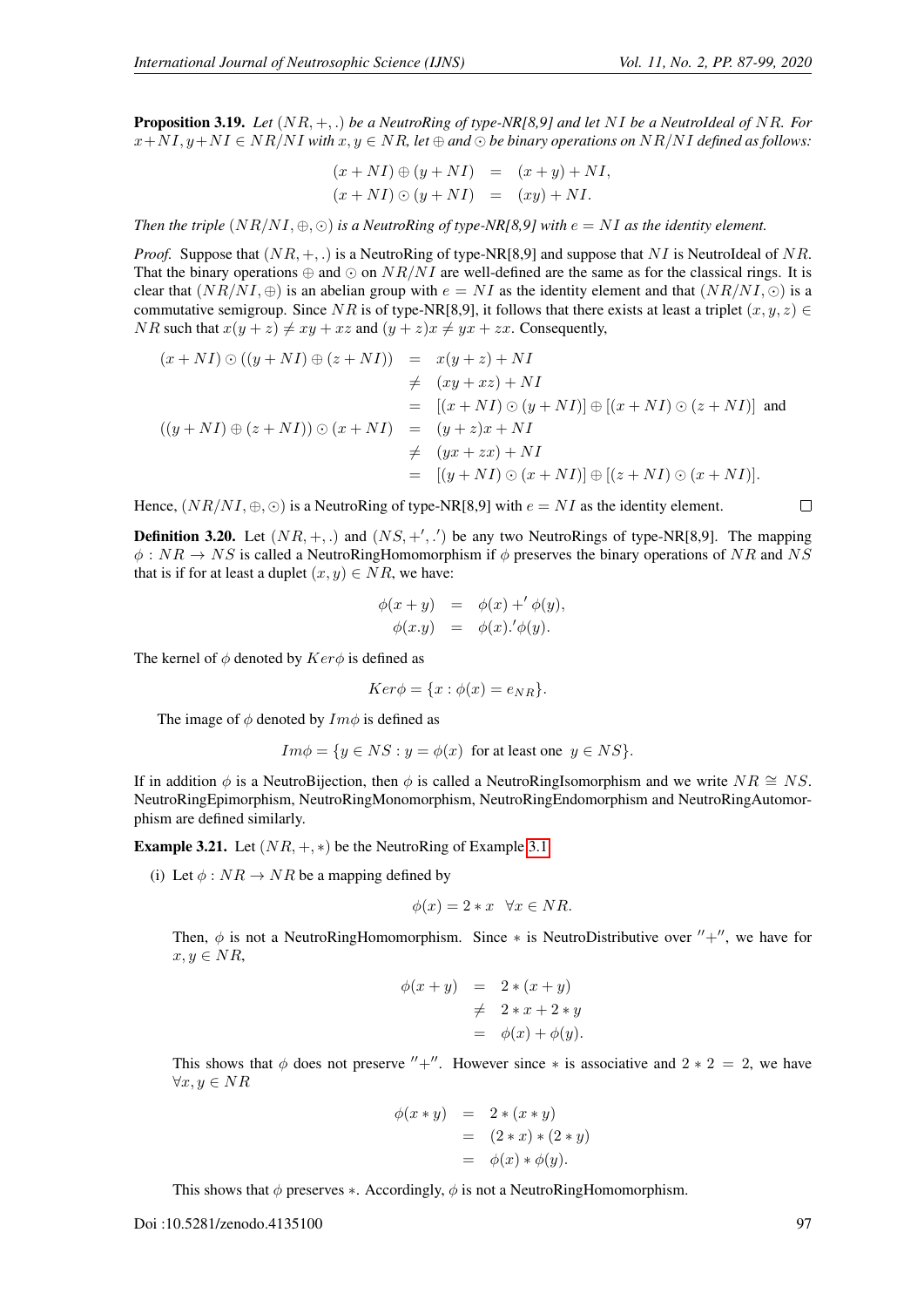(ii) Let  $\phi$ :  $NR \times NR \rightarrow NR$  be a projection defined by

$$
\phi(x, y) = x \quad \forall x, y \in NR.
$$

It can easily be shown that  $\phi$  is a NeutroRingHomomorphism with

 $Ker\phi = \{(0, 0), (0, 1), (0, 2), (0, 3), (0, 4), (0, 5)\}$  and  $Im \phi = \{0, 1, 2, 3, 4, 5\} = NR.$ 

It can be shown that  $Ker\phi$  is a NeutroIdeal of  $NR \times NR$ .

**Example 3.22.** Let  $NR/NI_1 = \{NI_1, 1 + NI_1, 2 + NI_1\}$  be the NeutroQuotientRing of Example [3.17](#page-8-5) and let  $\phi : NR \rightarrow NR/NI_1$  be a mapping defined by  $\phi(x) = x + NI_1 \,\forall x \in NR$ . Then

$$
\begin{aligned}\n\phi(0) &= \phi(3) = NI_1, \\
\phi(1) &= \phi(4) = 1 + NI_1, \\
\phi(2) &= \phi(5) = 2 + NI_1.\n\end{aligned}
$$

It can easily be shown that  $\phi$  is a NeutroRingHomomorphism with  $Ker\phi = \{0, 3\} = NI_1$ .

**Example 3.23.** Let  $NR/NI_3 = \{NI_3, 1 + NI_3, 2 + NI_3, 3 + NI_3\}$  be the NeutroQuotientRing of Example [3.18](#page-9-0) and let  $\phi: NR \to NR/NI_3$  be a mapping defined by  $\phi(x) = x + NI_3$   $\forall x \in NR$ . Then

$$
\begin{aligned}\n\phi(0) &= N I_3, \\
\phi(1) &= 1 + N I_3, \\
\phi(2) &= 2 + N I_3, \\
\phi(3) &= 3 + N I_3.\n\end{aligned}
$$

It can easily be shown that  $\phi$  is a NeutroRingHomomorphism with  $Ker\phi = 4\mathbb{Z} = NI_3$ .

**Proposition 3.24.** *Let* NR *and* NS *be two NeutroRings of type-NR[8,9] and suppose that*  $\phi$  : NR  $\rightarrow$  NS *is a NeutroRingHomomorphism. Then:*

- *(i)*  $\phi(e_{NR}) = e_{NS}$ .
- *(ii)* Kerφ *is a NeutroIdeal of* NR*.*
- *(iii)* Imφ *is a NeutroSubring of* NS*.*
- *(iv)*  $\phi$  *is NeutroInjective if and only if*  $Ker\phi = \{e_{NR}\}.$

*Proof.* The proof is the same as for the classical rings and so omitted.

**Proposition 3.25.** Let NI be a NeutroIdeal of the NeutroRing NR of type-NR[8,9]. The mapping  $\psi : NR \rightarrow$ NR/NI *defined by*

$$
\psi(x) = x + NI \quad \forall x \in NR
$$

*is a NeutroRingEpimomorphism and the*  $Ker\psi = NI$ .

*Proof.* The proof is the same as for the classical rings and so omitted.

Proposition 3.26. [Fundamental Theorem of NeutroRingHomomorphisms]. *Let* NR *and* NS *be NeutroRings of type-NR[8,9] and let*  $\phi$  :  $NR \rightarrow NS$  *be a NeutroRingHomomorpism with*  $K = Ker \phi$ *. Then the mapping*  $\psi$  :  $NR/K \rightarrow Im\phi$  *defined by* 

$$
\psi(x+K) = \phi(x) \quad \forall x \in NR
$$

*is a NeutroRingIsomorphism.*

*Proof.* The proof is the same as for the classical rings and so omitted.

Doi :10.5281/zenodo.4135100 98

 $\Box$ 

 $\Box$